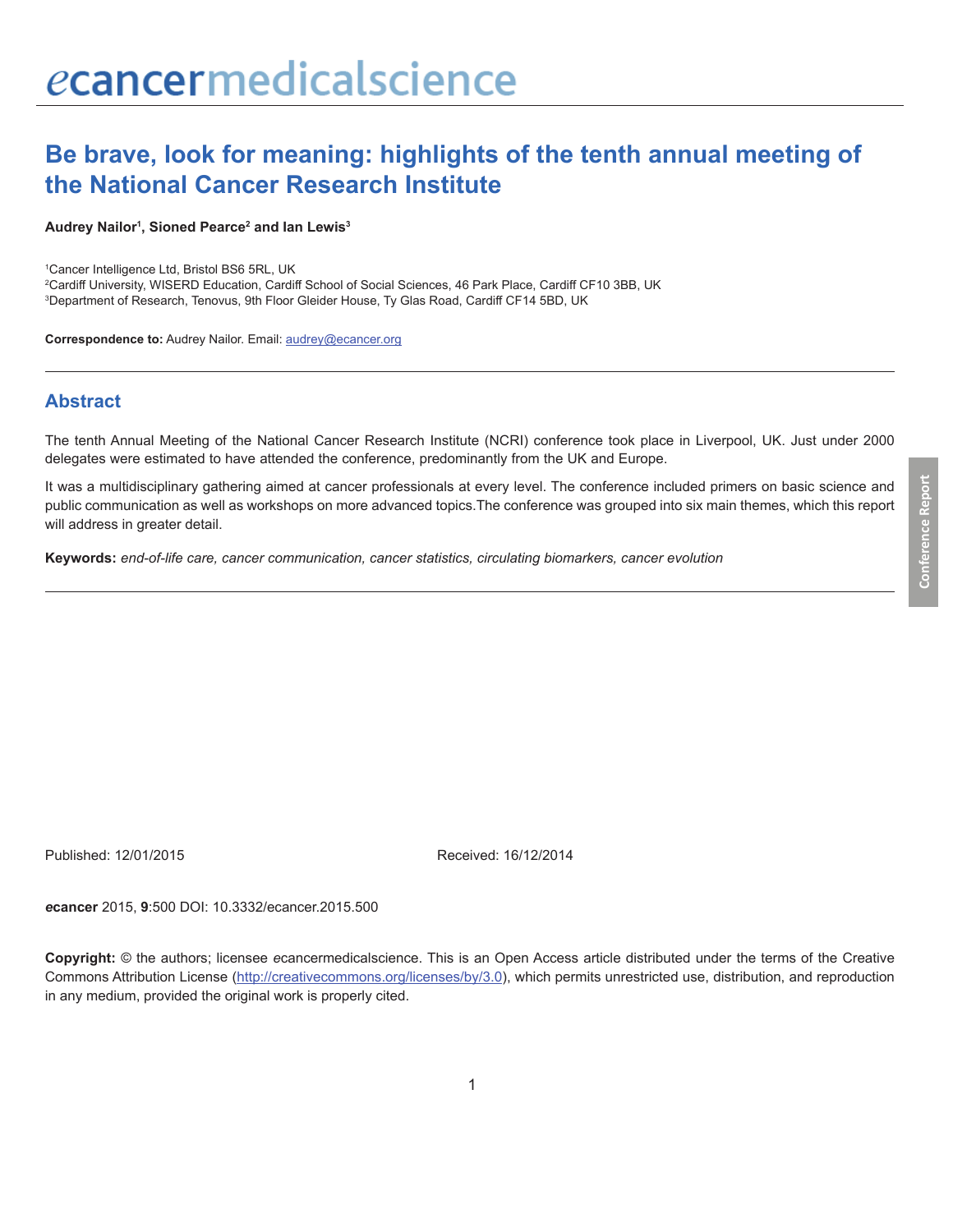### **Introduction**

The tenth annual meeting of the National Cancer Research Institute (NCRI) took place in Liverpool, UK. The conference featured 179 speakers from around the world, roughly one-quarter of these were females, and it was attended by a estimate of under 2000 delegates. The majority of the attendees came from the UK and Europe.

It was a multidisciplinary gathering aimed at cancer professionals at every level, the conference was centred on six broad themes, ranging from end-of-life care to tumour heterogeneity, which this report will discuss in a greater detail. Professor Richard Marais, chair of the 2014 Scientific Committee, urged attendees to 'be brave' and attend sessions outside of their usual realm of practice.

# **Theme: information, patients and the public**

Communication-centred presentations and workshops stressed the importance of making cancer research accessible to patients and the public.

Kat Arney, Cancer Research UK Science Information manager, launched the programme on Sunday with an informative talk on 'Hitting the Headlines', discussing motivations, processes and outcomes for media engagement to promote scientific findings and publications. The session was a practical and straightforward introduction to achieving accurate scientific coverage in the media, pitched at public relation (PR) or marketing professionals and scientists. More coverage on communicating psychosocial scientific research may have benefited attendees from charities and organisations delivering and evaluating support for people living with cancer.

Professor Sir David Spiegelhalter of the University of Cambridge, UK, gave an inspiring presentation on the pitfalls of misinterpretation in communicating scientific statistics. He emphasised the impact of 'framing' numbers and statistics in a positive or negative light, and stressed how framing can lead to bias, which can impact behaviour. Spiegelhalter notes that framing statistics in 'natural frequencies' encourages understanding and limits bias.

In particular, both speakers argued that 'numbers aren't helpful'—laypeople prefer natural comparisons to statistics. Spiegelhalter noted that cancer patients are more likely to understand phrases like 'one in 100 patients will have side effects' than a detailed statistical information, and will behave accordingly. Arney pointed out that visualisations and metaphors have a greater impact on public understanding.

These results can impact the behaviour of everyone, from cancer patients to policymakers, thus emphasising the importance of clear cancer communication.

# **Theme: survivorship and end-of-life care**

The theme of 'survivorship and end-of-life care' highlighted the current debates and findings on scientific and psychosocial issues in cancer research. Often neglected from a scientific perspective, these sessions provided useful information about what happens at the end of the cancer story. This reflects the broad themes of this year's NCRI conference, in which, unusually, a palliative care session was selected as a plenary lecture.

Professor William Breitbart of the Memorial Sloan Kettering Cancer Centre, USA, focused on an area of need that arises for many cancer patients facing terminal diagnosis—the loss of meaning. 'Loss of meaning is not druggable,' he stated.

His presentation explored the use of existentialism in palliative care for people with cancer, covering such concepts as despair, meaning, spirituality, legacy, creativity, and experiential existence at the end of life.

He also described randomised controlled trials that showed that loss of meaning can be mitigated against or even reversed with his novel counselling intervention, the results of which showed that meaning can buffer against the effects of pain and fatigue and even lower the incidence of depressive symptoms. In fact, Breitbart showed that helping cancer patients find meaning and 'turn tragedy into personal triumph' is more effective at reducing psychological symptoms than some drugs available—and a greater emphasis should be placed on this type of intervention [\[1\]](#page-5-0).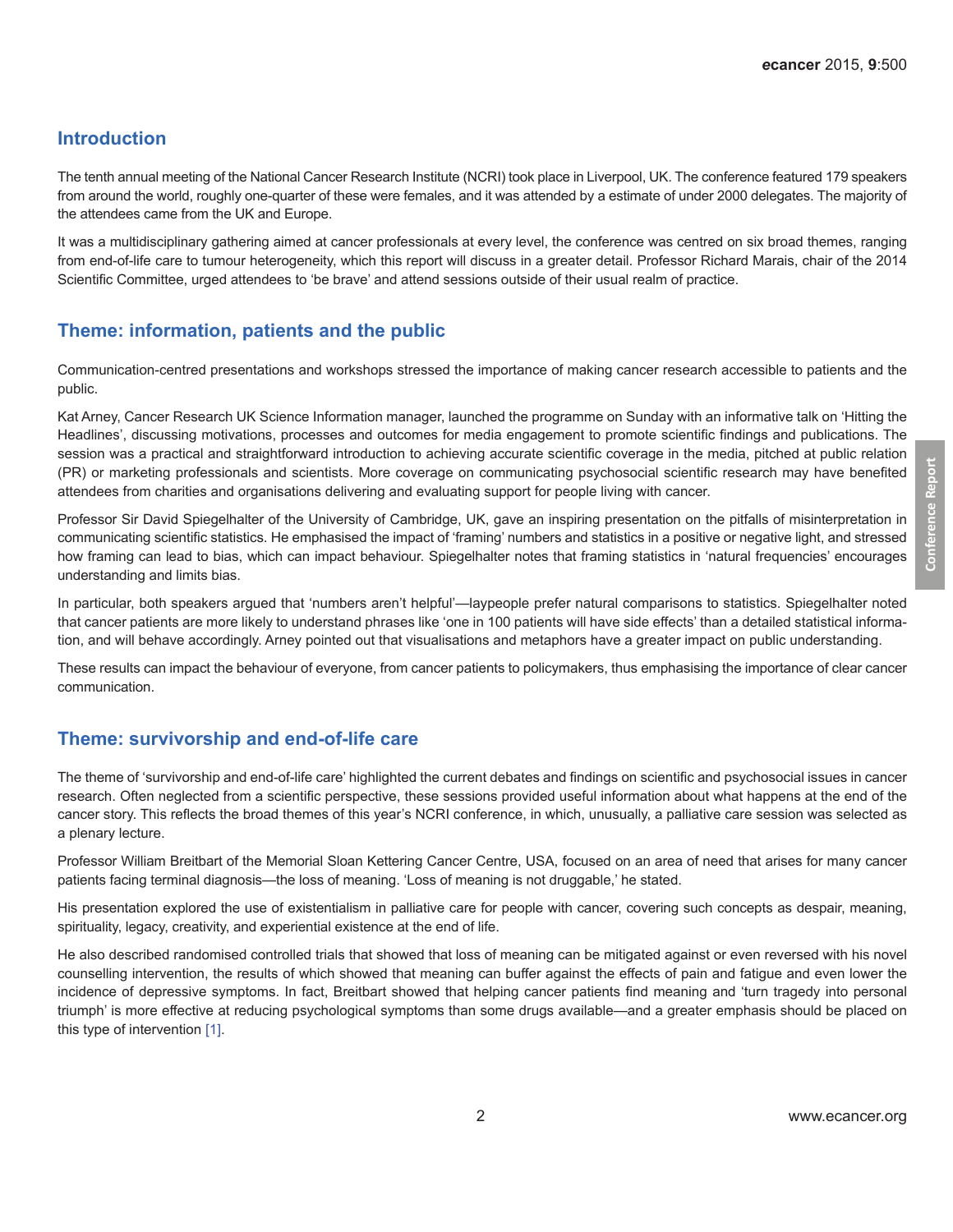Another aspect of the role of primary care in cancer treatment is the ongoing support of people who have already experienced a cancer diagnosis and require follow-up and care in their communities.

Dr Fiona Walter of the University of Cambridge, UK, discussed the role of primary care in the UK [\[2\]](#page-5-0). She described that in the UK there is a system in which general practitoners (GPs) carry out regular 'Cancer Care Reviews' with their patients as part of their ongoing follow-up following a cancer diagnosis. Whilst the majority of GPs reported that they did carry out these reviews, they appeared to be done mostly on an ad-hoc way with very few adhering to a common reporting structure. This raises concerns: not only does it undermine confidence in standardised quality control, but it represents a missed opportunity to collect valuable data identifying potential un-met needs for cancer patients in primary care.

# **Theme: diagnosis and therapy**

The broad theme of diagnosis and therapy included sessions on biomarkers, screening, and treatment.

Under this theme Professor Lewis Cantley, Director of the Cancer Centre at Weill Cornell Medical College, presented key milestones and events in the testing and elucidation of the PI3k lipid kinase pathway, which his group discovered in the mid-1980s [\[3\].](#page-5-0)

PI3K plays a major role in the growth of all human tissues, but overactivation of PI3K, or inactivating mutations in phosphatase and tensin homolog (PTEN), are among the most common events in solid tumours. The importance of this pathway is highlighted by the fact that there are more than 30 drugs currently in clinical trials that target PI3K and its associated pathway. The next issue is to determine now is whether patients are most likely to benefit from treatment with PI3K inhibitors as single agent drugs or in combination with other drugs.

Professor Cantley ended the presentation with a summary of his preliminary work in which PI3K inhibition when supplemented with a poly ADP ribose polymerase (PARP) inhibitor, lead to a dramatic reduction of tumour load in mouse models of triple negative breast cancer. Professor Cantley and his team are now testing this drug combination in early stage clinical trials in women with triple negative breast cancer and ovarian cancer.

Approaching the role of PTEN deficiencies from another angle, Professor Kevin Prise of the Queen's University Belfast, UK, noted that loss of PTEN function has been reported to confer resistance to radiation treatment. He presented a proffered paper on combining targeted radiotherapy with DNA damage modulators in PTEN-inducible castration-resistant prostate cancer [\[4\].](#page-5-0) His research in mouse models has suggested that an increased sensitivity to radiation treatment may be inducible with this combined treatment, with a reported median survival extended from 27 days to 88 days with no significant toxicity.

Biomarkers as agents of cancer screening were another frequently mentioned topic. Replacing solid-tissue biopsies with blood samples—or 'liquid' biopsies—was a particular trend of discussion, as the circulating biomarkers have now become increasingly valuable in diagnostic techniques. In an introductory primer on immunotherapy for researchers from other fields, Professor Peter Johnson of Cancer Research UK stressed the need for accurate biomarkers.

'What can we learn from circulating tumour cells in lung cancer'? asked Professor Caroline Dive, of the Cancer Research UK Manchester Institute [\[5\]](#page-5-0). Circulating tumour cells (CTCs) serve as diagnostic biomarkers in small-cell lung cancer, which is not a good target for traditional biopsies, but have unclear clinical utility in non-small-cell lung cancer. CTCs are also useful for genome analysis, as the cell contains the genomic information of the host tumour. Dive discussed her research group's experiments in CTC explants, in which circulating tumour cells are removed from individual patients and placed in mouse models, where they may provide information on drug targets and drug resistance mechanisms.

'Five years from now, blood tests will stratify cancer patients', Dive predicted. 'Blood tests will predict relapses and personalise medicine'.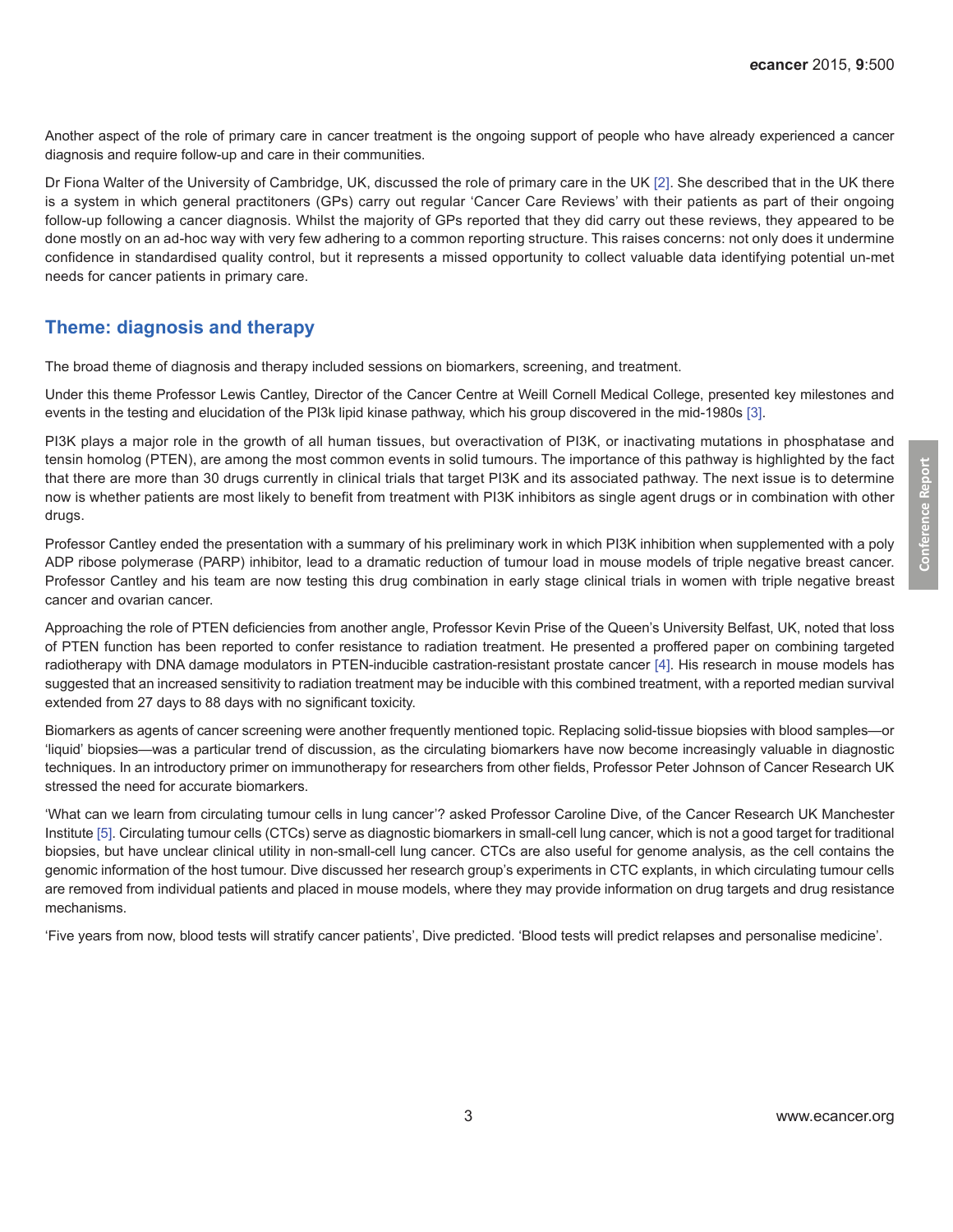### **Theme: epidemiology and prevention**

Sessions given under this theme discussed the broader contexts of cancer medicine, including screening and clinical trials.

'Far from being dead, dying or impotent, clinical trials are alive, well and potent,' said Professor Andrew Hughes of AstraZeneca and the University of Manchester. Hughes presented a retrospective look at the past decade's development of clinical trials and his expectations for the future in a celebratory lecture entitled 'Whither clinical trials'?

Ten years ago, 23 patients had to be enrolled and screened to obtain one eligible patient for a clinical trial. Surprisingly, the same is true today–but Hughes stated that new innovations such as virtual biopsies, smartphone technology, and targeted trials will decrease this waste and cost.

Virtual biopsies were certainly a trendy topic at this year's NCRI, but Hughes suggested that they might play a serious role in reducing clinical reliance on solid tissue biopsies. Solid biopsies are unrepresentative of tumour heterogeneity, and may be unreliable in screening patients for clinical trials, resulting in more patients being rejected for appropriate trials.

Hughes highlighted smart electronic data capture as another way to streamline clinical trials, with an emphasis on smartphones. Instead of relying on laborious data collection processes that delay results and may inconvenience the patient, Hughes suggested that patients could use smartphones and cloud technology to log their own details on specialised apps. Advantages cited included fewer delays, more opportunities to adapt ongoing trials based on emerging insights, and retention of each patient's unique 'voice'.

Finally, Hughes predicted the continuing rise of the bucket/basket trial model, stating that the field should move from huge 'carpet-bombing' clinical trials to more specific and streamlined entities defined by genomic profiling or biomarkers. The challenges of this move include the difficulties of forming a consortia-based approach from multiple institutions, regulatory difficulties, and pinning down the currently nebulous definition of biomarkers.

Professor Peter Sasieni of the University of London, UK, hosted a session on cancer prevention through screening programmes, aspirin use, and obesity control. Professor Jack Cuzick of the Wolfson Institute, London, UK, Professor Peter Rothwellof Oxford University, Oxford, UK, and Dr Tom Lobstein of the World Obesity Federation, London, UK, discussed the context and detail of these approaches to prevention and the importance of progressing this important, and often neglected, area of cancer research.

Analysis on breast cancer screening showed relative risk against ten-year absolute risk for 50-year-old women attending screening, and it affects the high-risk group numbers overall. The story of 40 years' research and meta-analysis into aspirin as a cancer preventative shows success in a number of trials and for all cancers. Finally, reducing obesity to lower cancer incidence was posed as a challenging task given the imbalance in funding for unhealthy food promotion against government health promotions.

#### **Theme: health services research**

A debate hosted by Professor Malcolm Mason of Cardiff University, UK, titled 'This house believes that the Cancer Drugs Fund has been good for British cancer patients' was by far the most popular session under this theme.

The debate delivered on its provocative title through well-argued confirmations and critiques from both sides of the argument. The premise of the question was immediately put into refute by a division in speakers according to their representation of the four separate nations of the UK.

Dr Martin Eatock of the Belfast Health and Social Care Trust, Belfast, UK, argued against the benefits of the Cancer Drugs Fund (CDF) from the Northern Ireland perspective, highlighting the difference between easy access to drugs in principle and in practice, even as in the case of individual funding requests.

Dr Tom Crosby of the Velindre Cancer Centre, Cardiff, UK, discussed the fact that the CDF does not apply in Wales, given the fact that NICE overrides technological assessment system and the existence of the all Wales Strategy Group.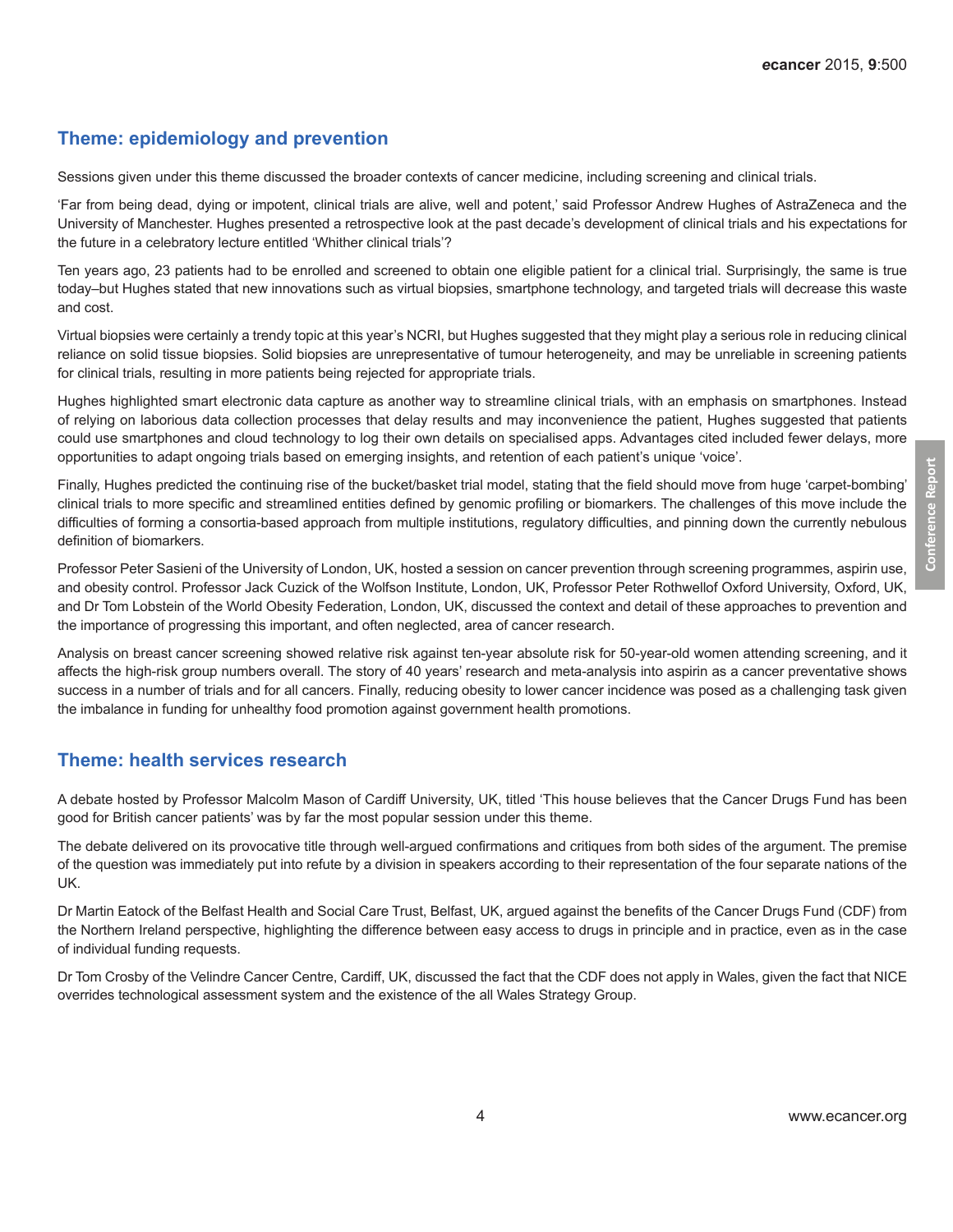Professor Peter Clark, Head of the Cancer Drugs Fund, argued for the CDF from an English perspective. Finally, Professor David Cameron of the Edinburgh Cancer Research Centre, Edinburgh, UK, gave a strong 'for' argument after outlining the Scottish perspective, particularly the disparity between NICE systems of allocation and those that of the CDF.

Discussion highlighted disparities rooted in devolution and response to audience's questions and patient's experiences at the receiving end of the fund. Strong arguments for retaining the NICE allocation of drugs funds for more equitable, cost effective, and transparent allocation were contested with statements around quicker access and a more robust peer review process through the cancer drugs fund. The history and rationale behind the creation of the CDF also featured. The 'against' side argued that establishment of the fund in 2010 exposed the policy gap between process and reality while the 'for' side responded by detailing repercussions.

Following the opening remarks, there was an even spread between the number of people who agreed and disagreed with the premise that 'the Cancer Drugs Fund has been good for British cancer patients'.

However, it is worth noting that some people did take issue with the title of the debate, as the CDF has only granted benefits to those in England who could access it. Even with that taken into account, there was still a very sizeable shift by the end of the debate, with around 75% of the hall disagreeing with the assertion that the CDF was a good thing.

Taking into account the calibre and breadth of expertise that attended the NCRI conference, this is a notable outcome belying the fact that there has not been a similar size groundswell of opinion against the CDF amongst experts and professionals in the media.

Another topic of discussion in this theme was the 'gatekeeper' healthcare system in the UK, which renders the role of the GP in diagnosing cancer, or at least identifying symptoms that require further investigation, absolutely crucial. Also notable is the key interaction between primary care and secondary care, particularly when it comes to accessing the appropriate diagnostics required to confirm or rule out a diagnosis of cancer.

Shifting the focus from the UK, Professor Peter Vedsted of Aarhus University, Denmark, explored existing models of healthcare systems in other regions. He described his involvement in the Danish healthcare system, how now with improved speed the patients with a suspected cancer can access diagnosis and prognosis through service redesign. This aspect drew particular envy from one questioner, who said that these described systems, joined-up service design, and supporting technology would be appropriate for use in the UK.

#### **Theme: the cancer cell and model systems**

Tumour heterogeneity was another theme, with researchers acknowledging that solid-tissue biopsies are not indicative of the complexity of tumours, either within the same tumour or across the biological system.

In a seminar on cancer evolution, Dr Scott Carter of the Broad Institute of MIT–Harvard, Cambridge, USA, presented his work on computational dissection of tumours to trace the origins of their heterogeneity and reconstruct their phylogeny. Computational dissection—predicting the genomic characters of tumours through modelling rather than physical biopsies—could resolve some of these issues of representation.

Nicholas McGranahan of Cancer Research UK, London Research Institute, London, UK, supported these findings in his presentation on lung cancer evolution [\[7\]](#page-5-0). Examining seven cases of non-small-cell lung cancer (NSCLC) from various donors–including non-smokers, smokers, and ex-smokers– McGranahan found evidence for branched tumour evolution and a variety of driver mutations in all cases. Understanding this heterogeneity and variety of evolutionary divergence may provide key molecular underpinnings to treat this aggressive disease.

The Cancer Research UK (CRUK) Lifetime Achievement Award lecture is one of the highlights of the NCRI conference and this year was no exception. Professor Ron Laskey of the University of Cambridge, UK, is a scientist who has achieved success in areas that include the control of DNA synthesis, the transport of macromolecules between the nucleus and cytoplasm, and a musical career that has led to two albums including 'Songs for Cynical Scientists'. Sadly, only the first two aspects were on display in his presentation at this year's conference. However, what he did show was that work carried out decades previously still has far-reaching implications to cancer research and treatment today, and also that cancer research is a huge collaborative effort as he paid tribute to those who inspired him, the collaborations he formed, and the researchers whom he trained.